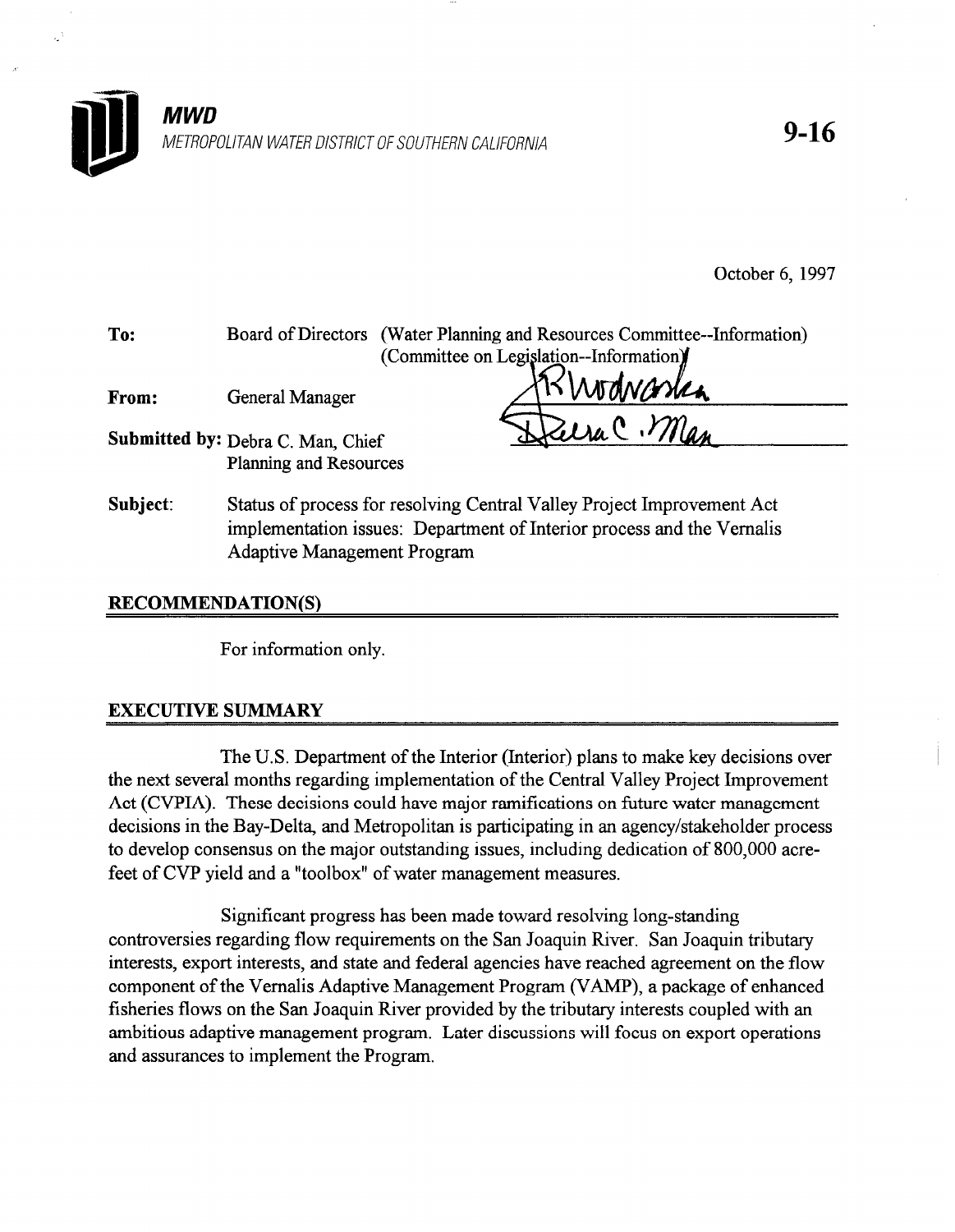#### DETAILED REPORT

#### Major CVPIA Implementation Issues

Major CVPIA issues under consideration in Interior's current decision-making process include:

- 1. Content of the CVPIA Fish-Doubling plan;
- 2. Interpretation and measurement of 800,000 acre-feet dedicated CVP yield for environmental purposes; and
- 3. A "Toolbox" of water management initiatives to expand the availability of supplies to meet environmental and consumptive use needs.

In these discussions, Metropolitan staff has been advocating effective implementation of the CVPIA, including the Fish-Doubling Plan and dedication of 800,000 acre-feet of CVP yield for environmental purposes, consistent with policy direction from your Board.

# Fishery Measures

In the fall of 1996 and spring of 1997, the U.S. Fish & Wildlife Service (USFWS) proposed five "Upstream Actions" and nine "Delta Actions" to implement the Anadromous Fish Restoration Plan (AFRP or "Fish Doubling Plan") required under the CVPIA. Interior established a "Fish Croup" comprised of agency and stakeholder biologists to discuss potential refinements to the proposed Delta Actions,

At the urging of stakeholder biologists, the Croup's activities expanded to include prioritizing the actions, developing "bookend" actions to evaluate impacts, and examining the water requirements of each action, as well as attempting to reach consensus on underlying scientific assumptions. Progress has been made on several of the proposed Actions, with outstanding issues remaining on Actions regarding striped bass protection and increased Delta outflow.

### Dedication of 800,000 acre-feet of CVP yield

The interpretation and measurement of 800,000 acre-feet of CVP yield dedicated for the environment has been one of the most contentious and far-reaching of outstanding CVPIA implementation issues. Resolution of many other key CVPIA issues as well as future Bay-Delta management decisions will turn on the resolution of this issue.

Environmental interests and the USFWS have been advocating an interpretation of CVPIA Section 3406(b)(2) that would require up to 800,000 acre-feet of reduced *deliveries* to CVP contractors in most, if not all, water years. Agricultural interests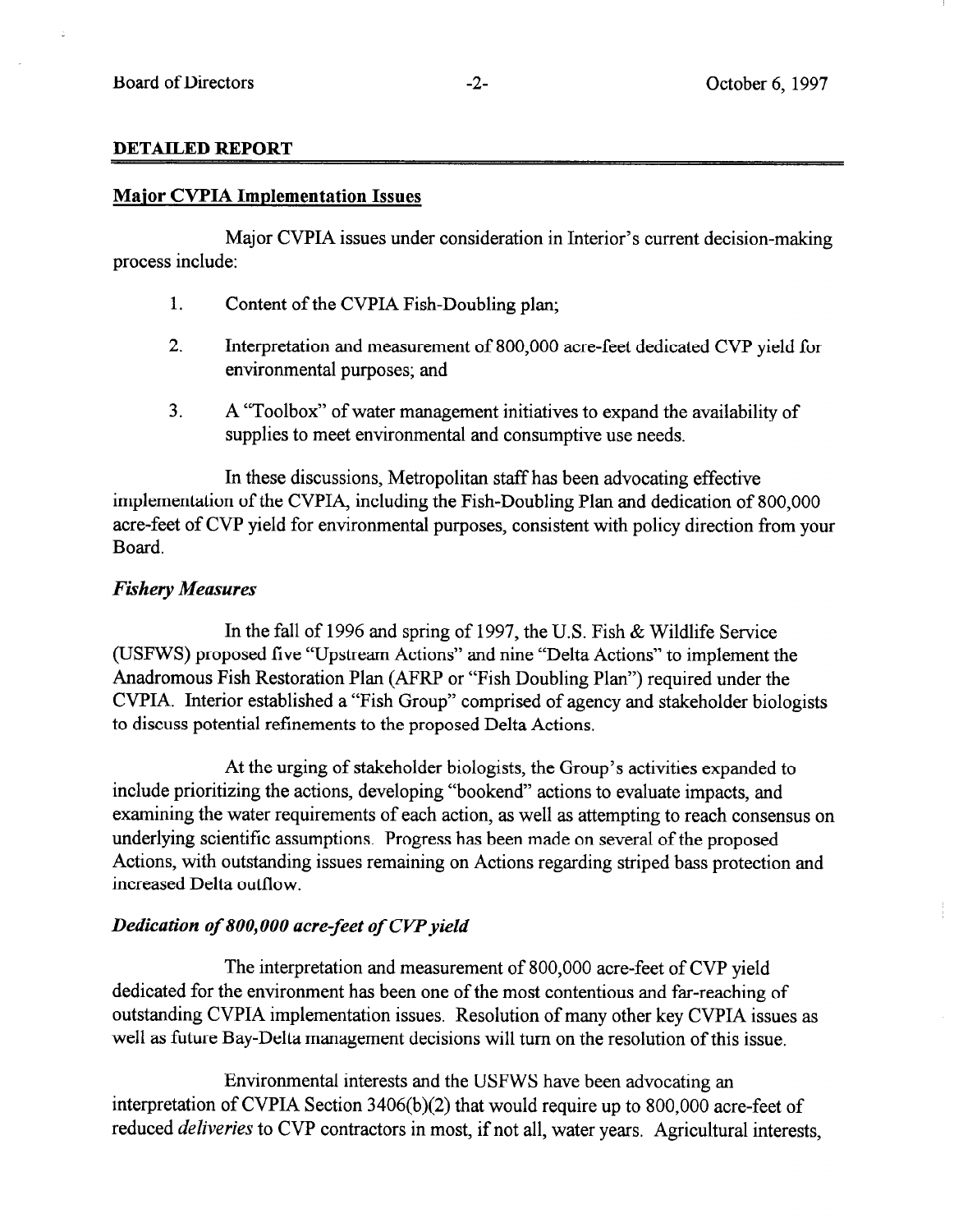on the other hand, interpret Section 3406(b)(2) as requiring instead a reduction of 800,000 acre-feet of CVP yield, which is defined as the delivery capability of the project during severe drought conditions (1928-1934 hydrology, the worst drought on record).

Modeling studies suggest that under either interpretation, most if not all the 800,000 acre-feet during drought periods already has been used through regulatory actions (including the Accord and upstream reservoir releases) implemented since the CVPIA's enactment in 1992. Controversy has centered on the amount of CVP water available for reallocation in dry, below-normal, and above-normal water years.

# "Toolbox" measures

At the suggestion of water users, federal and state agencies have been considering a new approach to improving the ability of the state's infrastructure to accommodate additional environmental protections and increased water supply reliability. The suggested "Toolbox" measures include expanded joint use of the CVP and State Water Project points of diversion, additional south-of-delta groundwater storage, upstream purchases, south-of-delta export purchases (intra-basin transfers, demand management, etc.), and time-shifting of delta export demands. Metropolitan staff has been engaged in discussions leading to a joint recommendation to Interior targeted for mid-October of this year.

# Vernalis Adaptive Management Program

San Joaquin River interests, export interests, certain environmental organizations, and state/federal regulatory agencies recently reached agreement on flowrelated protections on the San Joaquin River. This agreement resolves a major outstanding issue for implementing the 1994 Accord -- the role of upstream San Joaquin River interests in implementing standards in the Delta. Discussions will now shift to resolution of proposed CVP-SWP export adjustments during the spring pulse flow and assurances of no-net-loss of water supplies. The flow and export actions are components of a new experimental approach known as the Vernalis Adaptive Management Program (VAMP). The VAMP addresses three of the nine Delta Actions proposed by the USFWS.

San Joaquin tributary interests had filed suit against the State Water Resources Control Board challenging the flow objectives on the San Joaquin River in the State Board's Water Quality Control Plan (which was based on the 1994 Accord). The Accord recognized that the science underlying those standards was weak. Export interests and San Joaquin River interests agreed upon a "Letter of Intent" regarding instream flows, and the San Joaquin River interests dropped their lawsuit based on the progress of these negotiations. The Letter of Intent later was broadened into the VAMP after discussions broadened to include state and federal regulatory agencies and environmental interests. The VAMP would implement a protective approach for studying the relationship between instream flows and exports on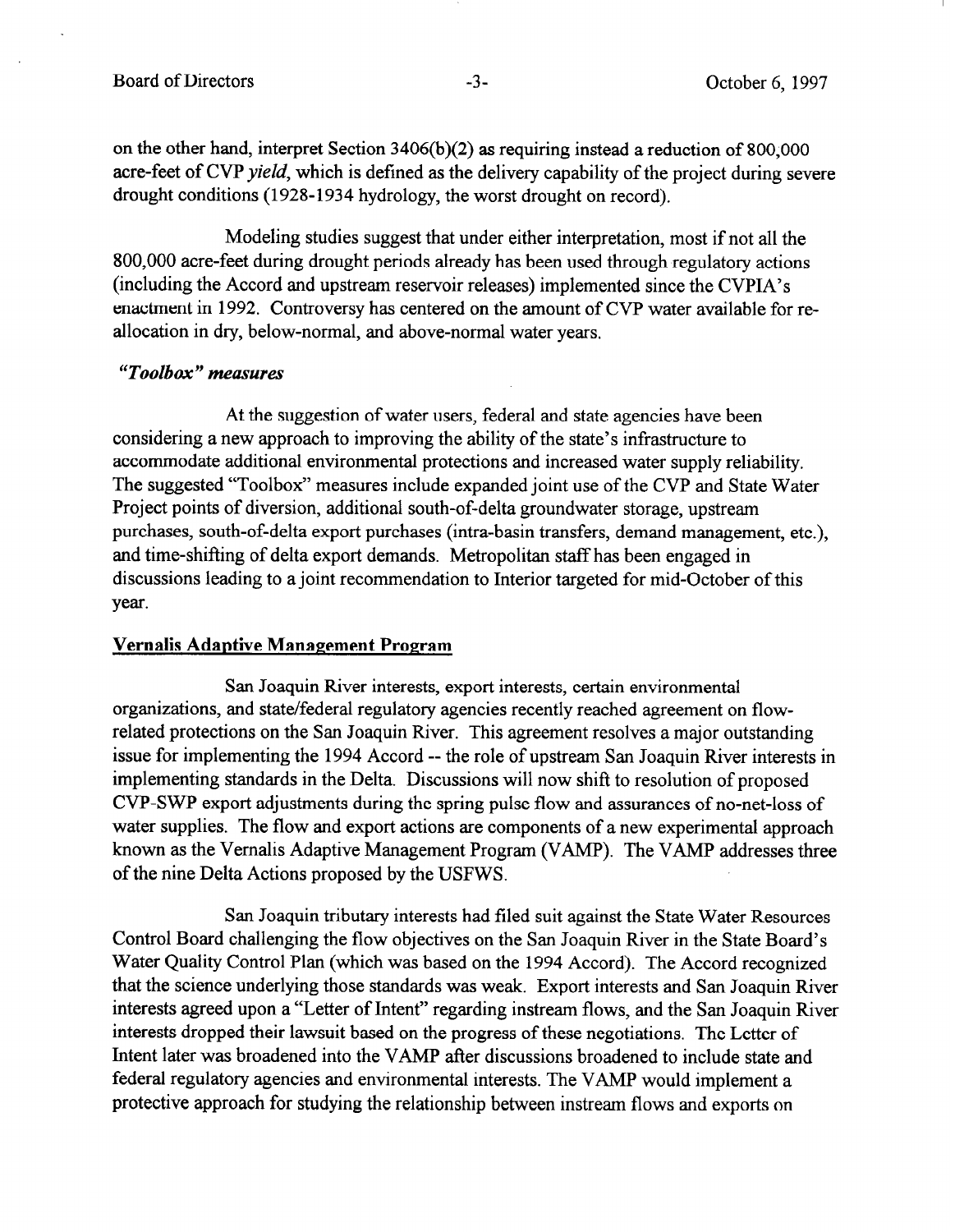survival rates for salmon. Expanding the agreement in this manner elicited the support of numerous state and federal resource agencies, including USFWS.

Both the Letter of Intent and the current VAMP negotiations are consistent with your Board's policy regarding San Joaquin water rights issues. [See Board Letter 8-9, March 26, 1996 (Bay-Delta Settlement Negotiations Regarding San Joaquin River Tributary Issues) and Board Letter 8-4, October 31, 1995 (Proposed Principles for Bay-Delta Water Rights Settlement Resolution and Category III Implementation), attached.]

A final agreement on VAMP will include the following key elements:

- 1. An agreement covering twelve years;
- 2. Installation of a barrier at Old River to protect fish;
- 3. Tributary operators agree to guarantee up to 110,000 acre-feet of water annually to enhance San Joaquin flows in the spring;
- 4. Tributary operators agree to assist in making available on a willing seller basis an additional 40,000 acre feet in years when additional flows are required for the experiments;
- 5. Tributary operators will receive \$4 million annually, with \$3 million of that amount coming from the Friant surcharge collected for the CVPIA's Restoration Fund and \$1 million from Proposition 204's account for the State's share of costs for CVPIA implementation. These funds will be used to finance infrastructure improvements for making these flows available for instream use;
- 6. Water users and agencies will cooperatively develop and implement an ambitious monitoring program for collecting and analyzing data associated with the VAMP flows; and
- 7. CVP-SWP export adjustments during the period of increased spring flows coupled with a make-up plan to assure appropriate mitigation of CVP-SWP impacts.

The agreements reached on the VAMP to date are significant because for the first time upstream tributary interests will agree to help implement environmental requirements in the Bay-Delta. The VAMP is a precedent-setting model for a larger-scale adaptive management program for CALFED's long-term solution, and it may potentially resolve many key issues regarding CVPIA measures on the San Joaquin River.

Discussions are underway to resolve the export issues associated with implementation of this Program. Export interests will seek assurances of no adverse impacts above conditions currently required under the Bay-Delta Accord. Environmental interests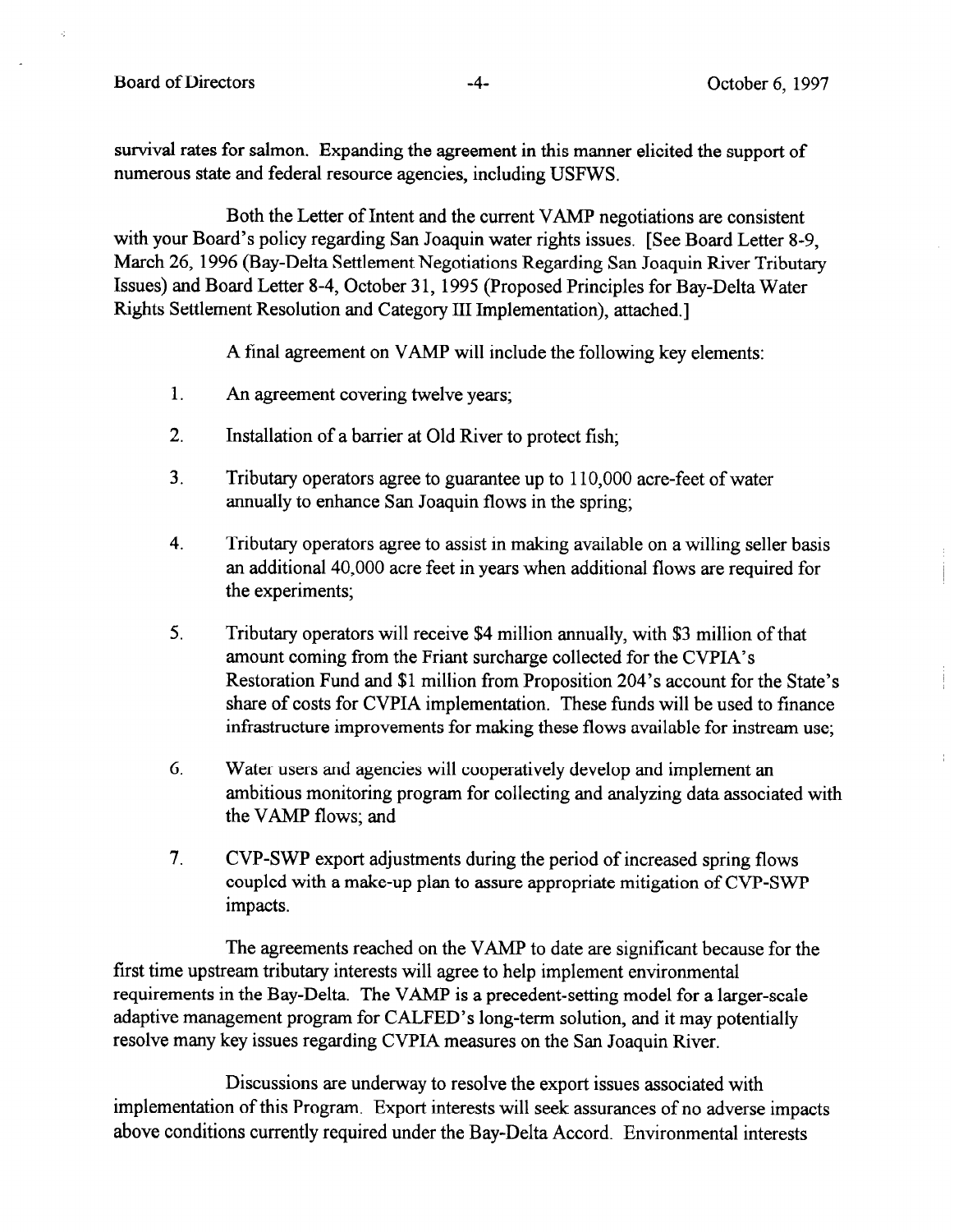R

may advance the argument that exports can be restricted further and justified through the 800,000 acre-foot dedication. Export interests' support for the VAMP is conditional on acceptable resolution of these associated export issues.

Staff will continue to keep your Board apprised of developments regarding CVPIA implementation and VAMP and will seek additional policy guidance as needed to proceed toward resolution of these issues.

PEV: cl

Attachement(s)

o:\clustrl limm\board\cvpbd3. dot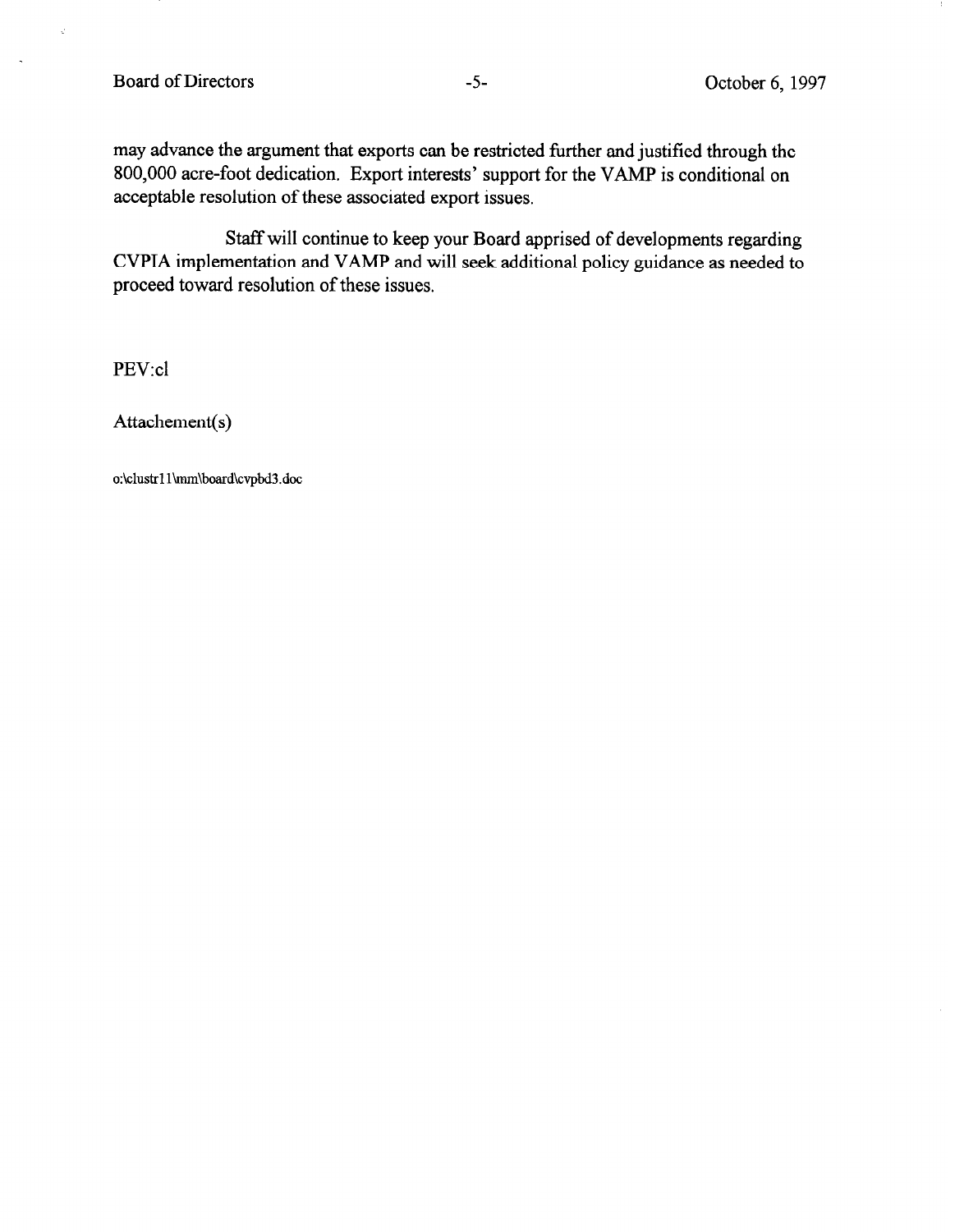# ATTACHMENT



8-9

March 26, 1996

| To:   |                                                             | Board of Directors (Water Planning and Resources Continuation) |
|-------|-------------------------------------------------------------|----------------------------------------------------------------|
| From: | General Manager                                             |                                                                |
|       | Submitted by: Debra C. Man, Chief<br>Planning and Resources | ZeraC. Man                                                     |
|       |                                                             |                                                                |

Subject: Bay-Delta Settlement Negotiations Regarding San Joaquin River Tributary Issues

# RECOMMENDATION

It is recommended that your Board authorize the General Manager to sign a Letter of International regarding principles for a negotiated settlement for resolution of  $S$ of them registing principles for a negotiated settlement for resolution of Ban Joaquin NVC

# EXECUTIVE SUMMARY

On November 14, 1995, your Board approved policy principles regarding  $\frac{M_{\text{max}}}{M_{\text{max}}}$  on November 14, 1990, your board approved policy principles regarding Metropolitan's participation in Bay-Delta water rights settlement discussions with upstream water users and other Bay-Delta water users as cited in Board letter No. 8-4 dated October 31, 1995. Since the signing of the December 15, 1994 Bay-Delta Accord (Accord) and the subsequent State Water Resources Control Board (SWRCB) adoption of a Water Quality Control Plan (WQCP). the State Water Project (SWP) and the Central Valley Project (CVP) have voluntarily committed to meet the specified flow and water quality standards until obligations for meeting the standards by other users are established by the SWRCB. The SWRCB has encouraged Bay-Delta water users to negotiate a settlement to assist with its water rights hearing process to formally allocate responsibilities for meeting the WQCP standards.

Since early 1995, Urban and Agricultural Export Interests (Export Interests) have been meeting regularly with representatives of the major upstream water interests to explore the potential for a negotiated resolution of water rights allocation issues associated with implementing SWRCB's standards. To facilitate this process, the Export Interests have pursued parallel discussions, one with San Joaquin River interests and one with Sacramento Valley interests.

Since early 1995, Urban and Agricultural Export Interests (Export Interests) have

The Export Interests and the San Joaquin interests have reached tentative agreement on a Letter of Intent containing principles to settle disputes regarding responsibility for meeting Bay-Delta water quality and flow standards as described in the detailed report below.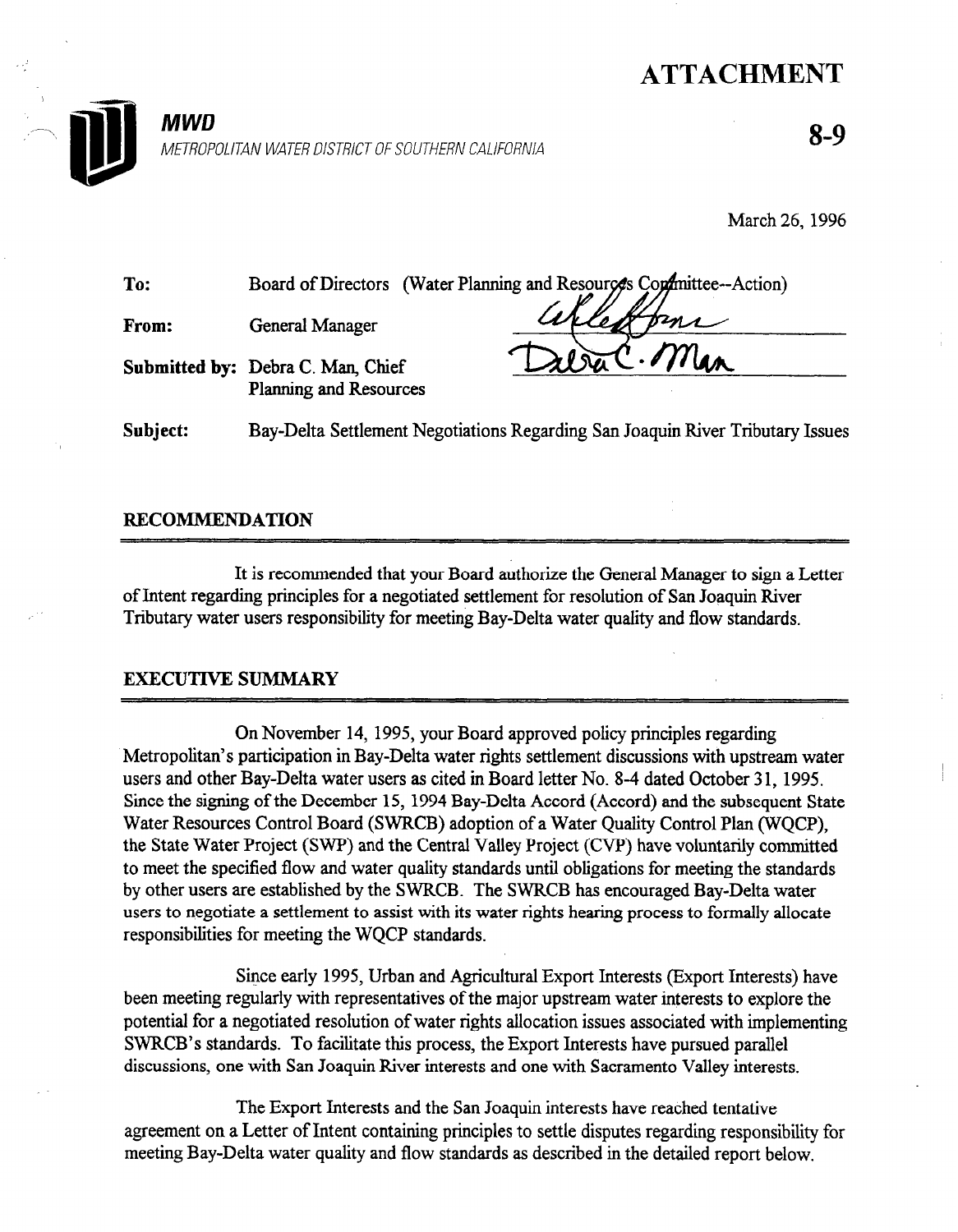These principles represent the recommendations of a broad-based group and are intended to avoid litigation and contested proceedings before the SWRCB. The Letter of Intent furthers the consensus model of the Accord by committing six major San Joaquin River entities to protecting the Bay-Delta. These provisions would provide partial implementation of the WQCP San Joaquin River (Vemalis) flow standard along with other measures that would enable significant environmental improvements over historical conditions.

Negotiations with the Sacramento Valley users have not progressed as far because of the diversity of interests involved. Metropolitan in coordination with other Export Interests, will continue to strive for mutually acceptable agreement principles to bring before your Board prior to commencement of the water rights proceedings.

This letter presents the proposed principles for settlement among Export Interests and the San Joaquin River Interests.

#### DETAILED REPORT

#### Background

The December 15, 1994 Bay-Delta Accord (Accord) endorsed water quality and flow standards and committed the Central Valley Project (CVP) and State Water Project (SWP) to meet those standards, on a voluntary basis for three years or until the State Water Resources Control Board (SWRCB) promulgates a water rights allocation decision to assign responsibility among Bay-Delta watershed users. On May 22, 1995, the SWRCB adopted a new Bay-Delta Water Quality Control Plan (WQCP) which included the environmental protections outlined in the Accord. Currently, the SWRCB is conducting a series of scoping workshops prior to commencement of formal water rights hearings in early 1997 to allocate responsibility for meeting the new standards. In its initial notice, the SWRCB has included nearly all of the significant water users upstream and within the Bay-Delta, including export users as parties to the proceedings.

Determining how the responsibility for meeting Bay-Delta standards will be allocated is a disputed matter. The SWRCB has therefore encouraged Bay-Delta water users to negotiate a water rights allocation settlement to assist the SWRCB with its decision-making process. Divisive and contentious water rights hearings would likely be followed by litigation. This could polarize California's water user community and divert attention and resources from the task of solving long-term Bay-Delta water management problems. The 1995 WQCP already has been challenged in litigation entitled San Joaquin Tributaries Association (SJTA) v. SWRCB. The SJTA asserts that the SWRCB's adoption of the WQCP could adversely impact their water rights. Since early 1995, parallel discussions have been ongoing between Urban and Agricultural Export Interests (Export Interests) and San Joaquin River interests and between Export Interests and Sacramento Valley interests regarding Bay-Delta obligations.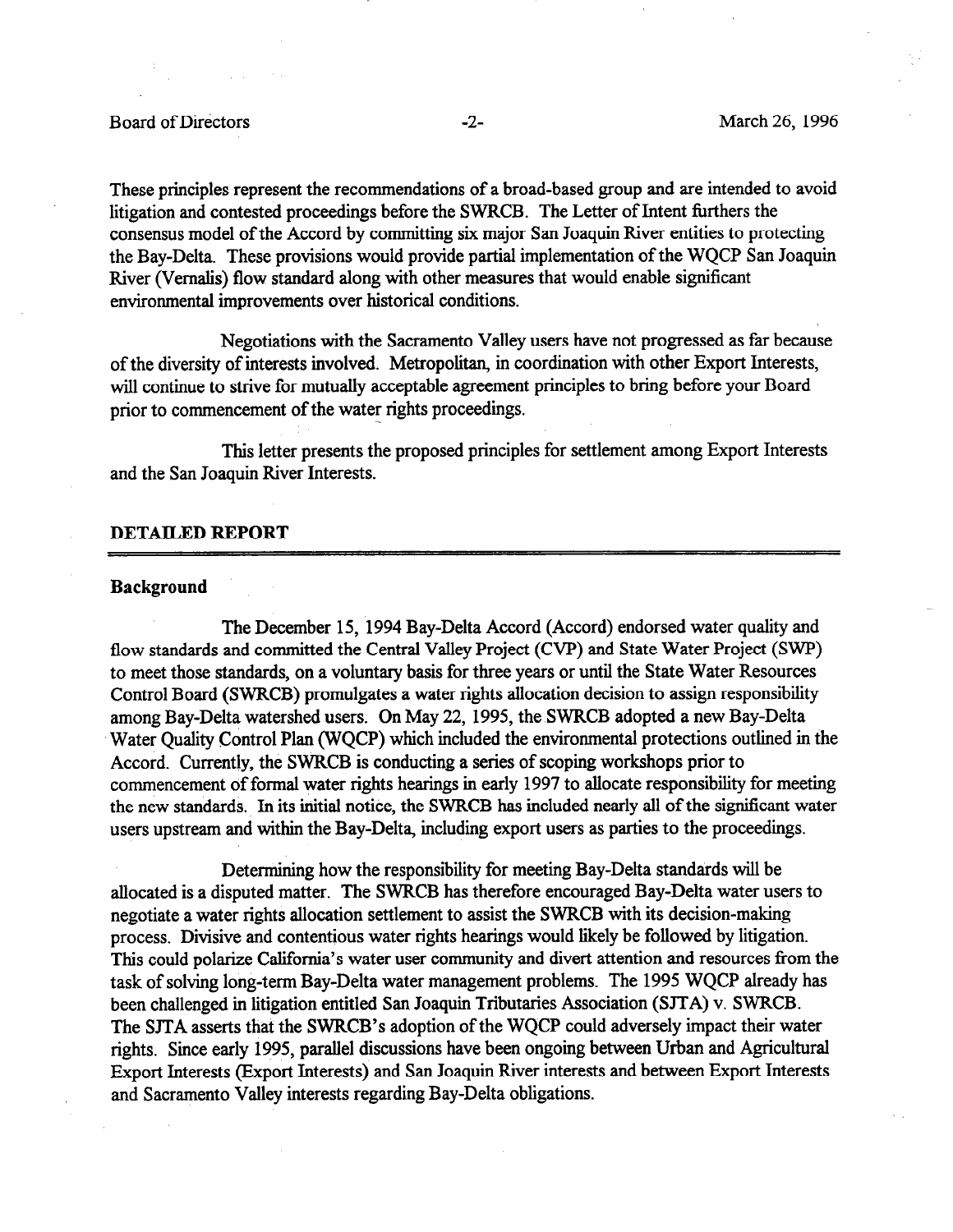Substantial progress has been made with the San Joaquin River interests, as described below. Negotiations with the Sacramento Valley users have not progressed as far because of the diversity of interests and issues involved. Metropolitan in coordination with Export Interests will continue to strive for mutually acceptable agreement principles to bring before your board prior to commencement of the water right proceedings.

The Export Interests and the San Joaquin River interests have reached agreement on a draft set of principles to resolve the San Joaquin River obligation issues. These principles, if enacted would provide an incremental benefit for the Bay-Delta environment above historical conditions, commit San Joaquin River interests to protecting the Bay-Delta under the Accord, and resolve the litigation entitled SJTA v. SWRCB.

#### Proposed San Joaquin Settlement Principles

The draft Letter of Intent represents the culmination of several months of discussions to resolve San Joaquin River obligation issues. The specific provisions are consistent with policy principles adopted by your Board in November, 1995 (see Board letter 8-4, October 31, 1995). The key elements of agreement include the following:

- 1. Parties: The parties to the agreement are the Metropolitan Water District of Southern California, Kern County Water Agency, Westlands Water District, Tulare Lake Basin Water Storage District, Santa Clara Valley Water District, (parties referred to as Export Interests), and Modesto Irrigation District, Turlock Irrigation District, Merced Irrigation District, Oakdale Irrigation District, South San Joaquin Irrigation District (collectively "SJTA"), San Joaquin River Exchange Contractors Water Authority ("Exchange Contractors") and Friant Water Users Authority ("Friant").
- 2. Vemalis Flows: The San Joaquin interests agree to provide specified increased flows in the San Joaquin River (measured at Vemalis) over and above historical levels. These flow levels represent partial implementation of the high flows contained in SWRCB's WQCP, and are supported by the best available science. These increased flows should also help meet Bay-Delta outflow requirements.
- 3. Stanislaus River Flows: Water provided by the San Joaquin River interests is based on the condition that a specified schedule of flows for fish and water quality protection will be provided by the United States Bureau of Reclamation below Goodwin Dam on the Stanislaus River.
- 4. River Barriers: The parties agree that a permanent, operable Old River Fish Barrier must be constructed to protect migrating San Joaquin Chinook salmon smolts. Until the permanent structure is in place, continuance of the temporary barrier installation program is to be maintained. The Old River Fish Barrier is an identified element in the December 15, 1994 Bay-Delta Accord.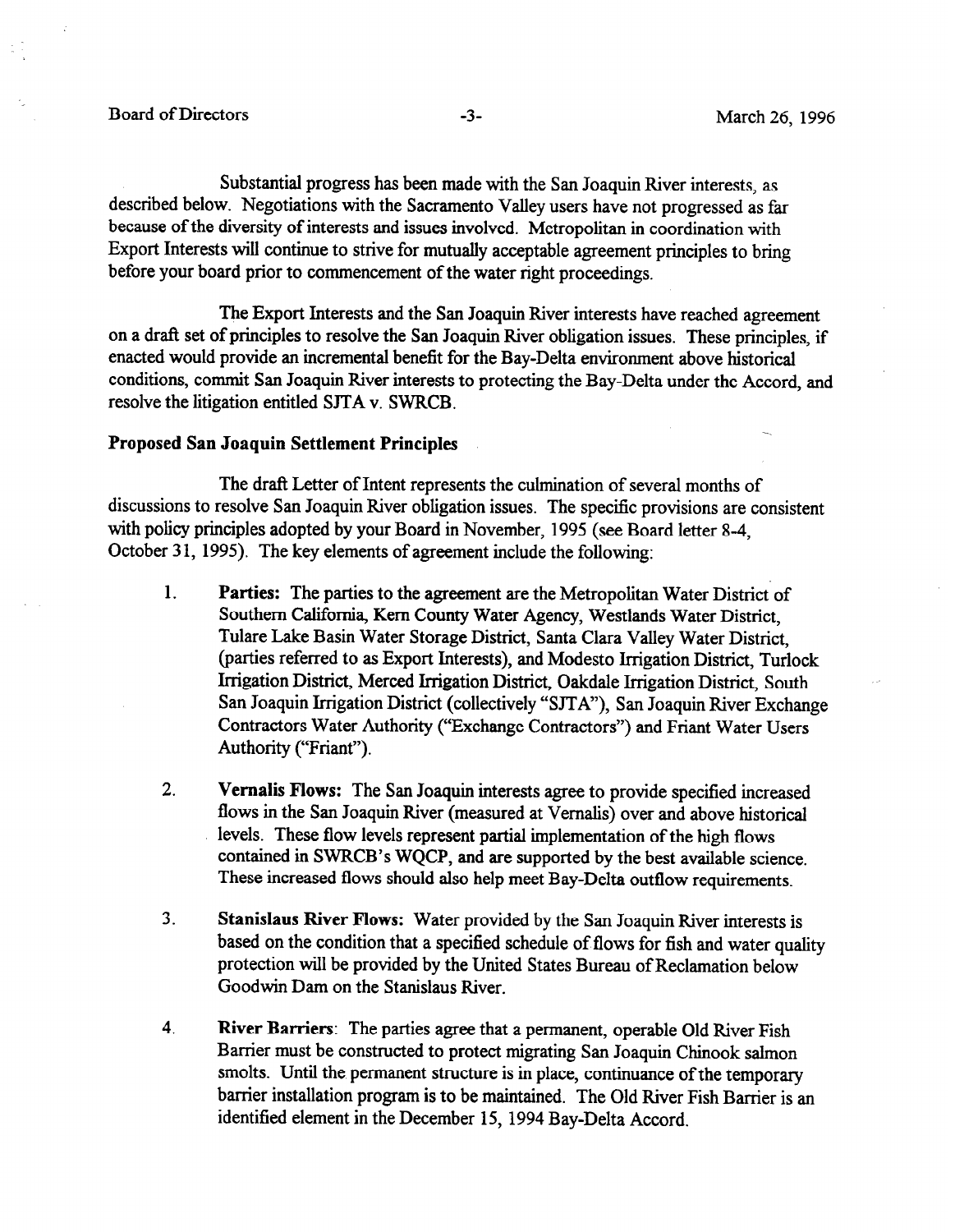### Board of Directors **-4** March 26, 1996

 $\mathbb{Z}_2$ 

- 5. Payment: In recognition of the cost to develop necessary water supplies and the obligation for meeting the Vemalis Standards, the San Joaquin River interests will receive \$3.75 million annually from the Friant Surcharge portion of the Central Valley Project Improvement Act (CVPIA) Restoration Fund. The Friant surcharge was established in the CVPIA to provide alternate means for Friant water users to meet environmental obligations established in that law other than through flow downstream of Friant Dam. One million dollars per year of these payments shall be set aside for implementation of non-flow fish improvement measures, environmental monitoring and administration.
- 6. Litigation Dismissed: Litigation entitled San Joaquin Tributaries Association (SJTA) v. SWRCB shall be stayed pending implementation, and the action shall be dismissed when the agreement is fully implemented.

#### Key Issues

To implement this agreement, several issues and preconditions must be overcome, as listed below:

- 1. Partial Implementation of Vernalis Standards: The WQCP Vemalis flow standard is higher than the flows provided in this agreement. This could be an issue with environmental and regulatory entities. It is recognized, however, that the Accord was signed with weaker scientific justification on the San Joaquin River requirements than other provisions of the Accord. Moreover, additional flows could be available from other San Joaquin River users who are not parties to the agreement and the opportunity continues to exist to purchase more water with CVPIA restoration funds. Finally, new Vemalis flows resulting from this agreement could be adopted as new long-term flow standards at Vemalis by the SWRCB at the next triennial review of the WQCP, after careful scientific review.
- 2. Payment: Payment to the San Joaquin River parties will come from the Friant surcharge of the CVPIA Restoration Fund. While use of this fimd for the purchase of increased flows is consistent with the fund's purpose, some may dispute the source or amount of money from the fimd.
- 3. USBR New Melones Operation: As a precondition, a specific operation schedule for the Stanislaus River for fish and water quality must be maintained. USBR water contractors, such as Stockton East Water District, will take issue with any higher instream requirements, if it does not increase their ability to obtain supplies.
- 4. City and County of San Francisco: The City and County of San Francisco is also a party to in the litigation entitled San Joaquin Tributaries Association (SJTA) v. SWRCB, but have not yet decided to sign the Letter of Intent. It is important to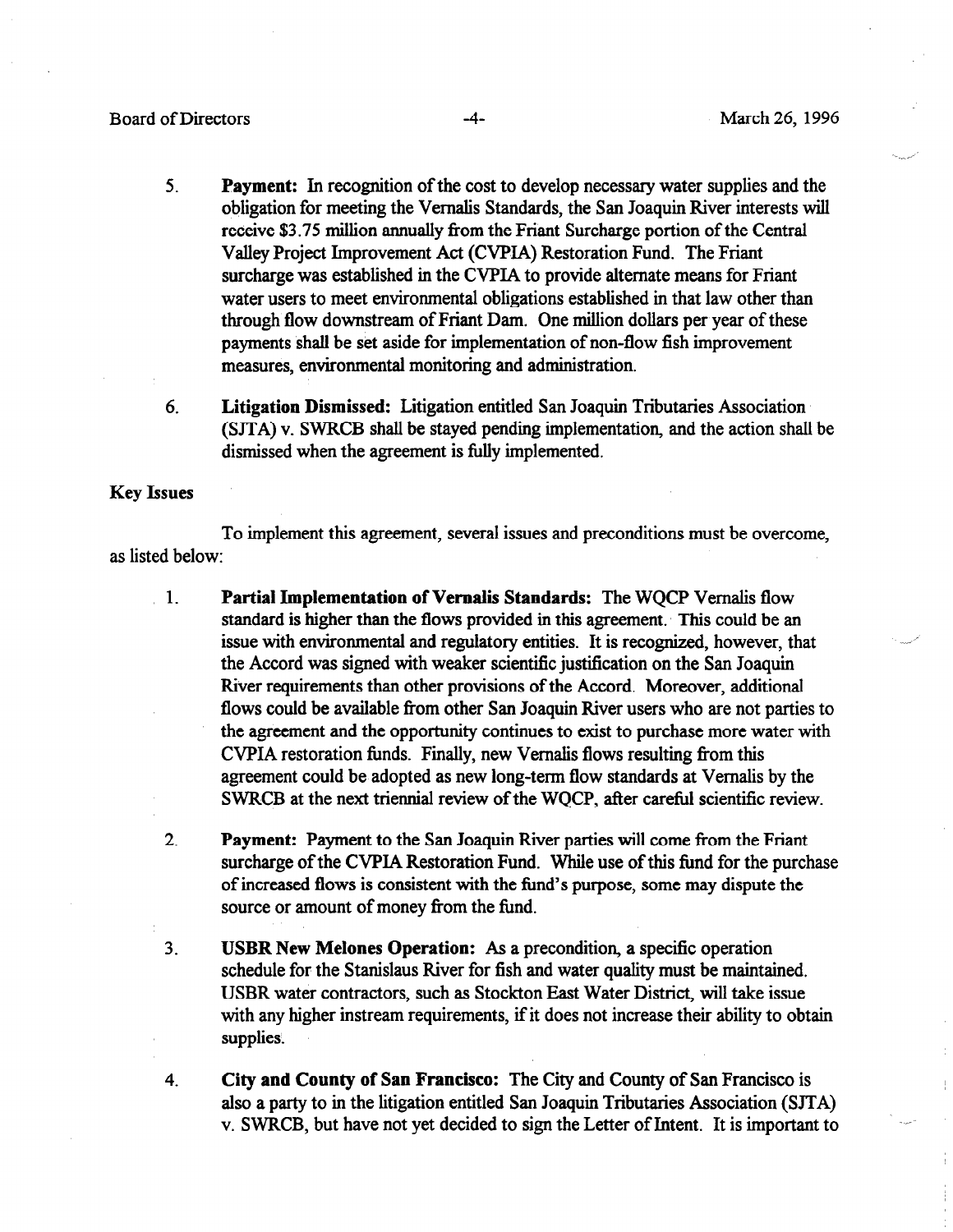### Board of Directors -5- March 26, 1996

its success that all parties to the litigation join in the settlement agreement, and the Export Interests will continue to strive to bring San Francisco into this settlement.

The Parties along with the SWRCB and other State and Federal regulatory agencies will participate in a series of open and public workshops to achieve resolution of these issues with broad support. In particular, scientifically based technical information regarding proposed flows and other provisions will be discussed and analyzed with all interested participants.

#### Key Benefits

The proposed agreement would provide several key benefits to the Bay-Delta Estuary. The consensus model of the Accord would continue by committing San Joaquin River interests to the protection of the Bay-Delta. For the first time, non-CVP and SWP parties would be required to meet SWRCB requirements. It would provide an incremental benefit for the Bay-Delta environment above historical conditions that is implementable in the near term. The agreement will also settle the litigation entitled SJTA v. SWRCB in which Metropolitan as a user of export supplies, has an interest.

#### Summary

It is recommended that your Board authorize the General Manager to sign a Letter of Intent regarding principles for a negotiated settlement for resolution of San Joaquin River Tributary interests responsibility for meeting Bay-Delta water quality and flow standards. This agreement represents a significant step towards successfully implementing the Bay-Delta Accord and is in keeping with the consensus spirit of the Accord as well as previously adopted Board principles. The successful outcome of both the San Joaquin River and Sacramento River settlement discussions is critical to implementing the Accord and making progress on long-term Bay-Delta solutions.

RDN: cl

**Attachment** 

o:\clustrl l\mm\board\brd-sj2.rdn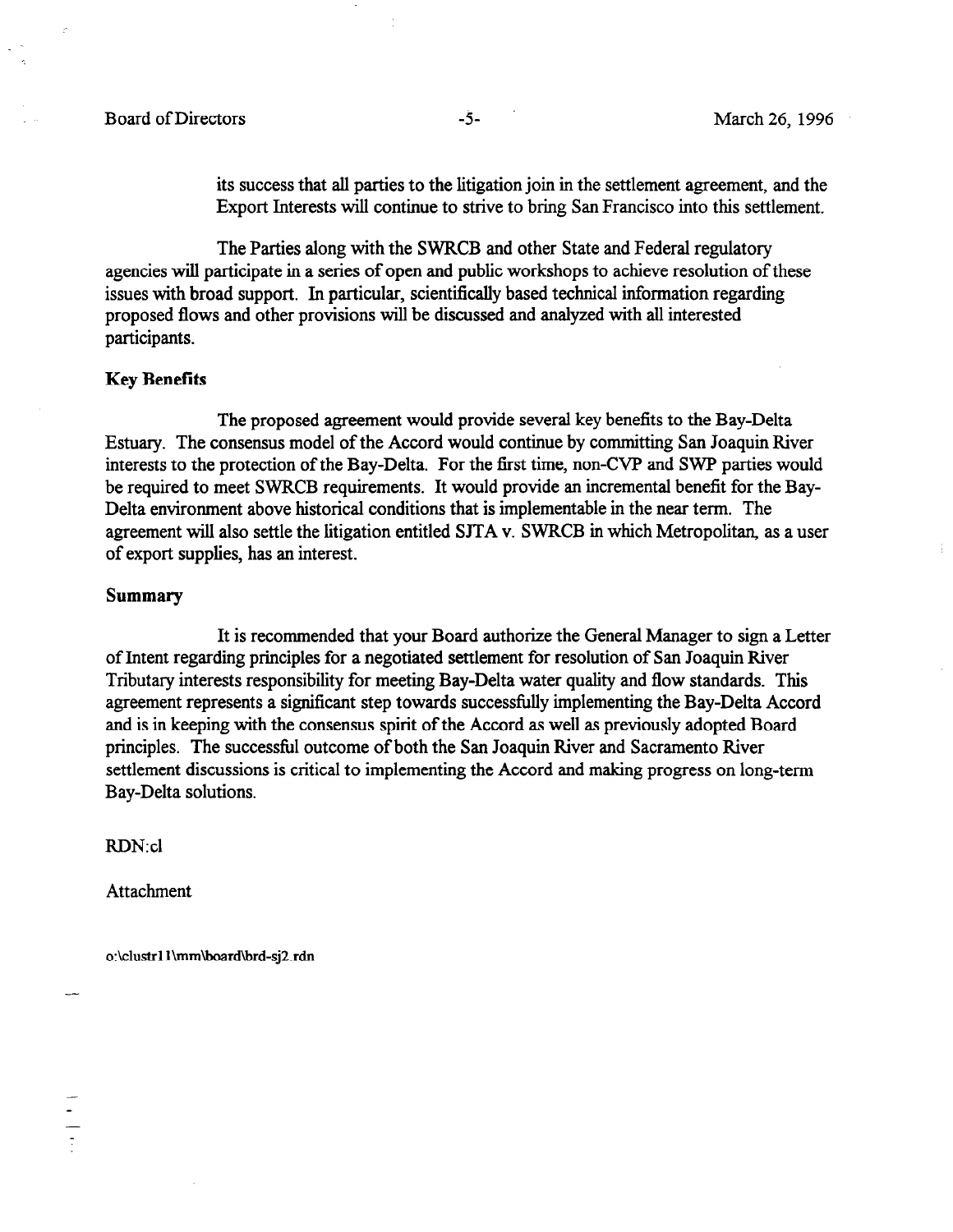# ATTACHMENT



# : MWD

METROPOLITAN WATER DISTRICT OF SOUTHERN CALIFORNIA

8-4

October 31, 1995

| To:      | <b>Board of Directors (Water Planning and Resources Committee--Action)</b>                              |  |
|----------|---------------------------------------------------------------------------------------------------------|--|
| From:    | John R. Wodraska <i>(U<sub>L</sub>Ley Torne</i> )                                                       |  |
|          | Debra C. Man, Chief<br>Planning and Resources Dulra                                                     |  |
| Subject: | Proposed Principles for Bay-Delta Water Rights Settlement Resolution and<br>Category III Implementation |  |

# Recommendations:

It is recommended that your Board review and approve proposed principles for: (1) a negotiated settlement and settlement and approve proposed principies rot. (1) a negotiated settlement agreement for resolution of upstream water users responsibility for meeting Bay-Delta Standards; and (2) Category III implementation.

# Executive Summary:

The December 15, 1994 Bay-Delta Accord (Accord) endorsed water quality and flow standards and committed the Central Valley Project State (CVIIII) and the Central Valley State Water Project T flow standards and committed the Central Valley Project (CVP) and the State Water Project (SWP) to meet those standards, on a voluntary basis, until the State Water Resources Control Board (SWRCB) promulgates a water rights decision. The SWRCB has encouraged Bay-Delta water users to negotiate a water rights settlement to assist the SWRCB with its decisionmaking process. In addition, the Accord committed the State and federal governments and agricultural, urban and environmental interests to implement and finance Category III (nonflow) measures as an essential part of a comprehensive Bay-Delta ecosystem protection plan. Category III activities focus on restoring habitat conditions through implementation of non-flow improvement measures.

This letter presents recommended principles for Metropolitan's participation in the Bay-Delta water rights settlement negotiations and Category III implementation.

# **Detailed Report:**

Bay-Delta Water Rights Settlement Negotiations. The December 15, 1994 Bay-Delta Accord (Accord) endorsed water quality and flow standards and committed the Central Valley Project (CVP) and State Water Project (SWP) to meet those standards, on a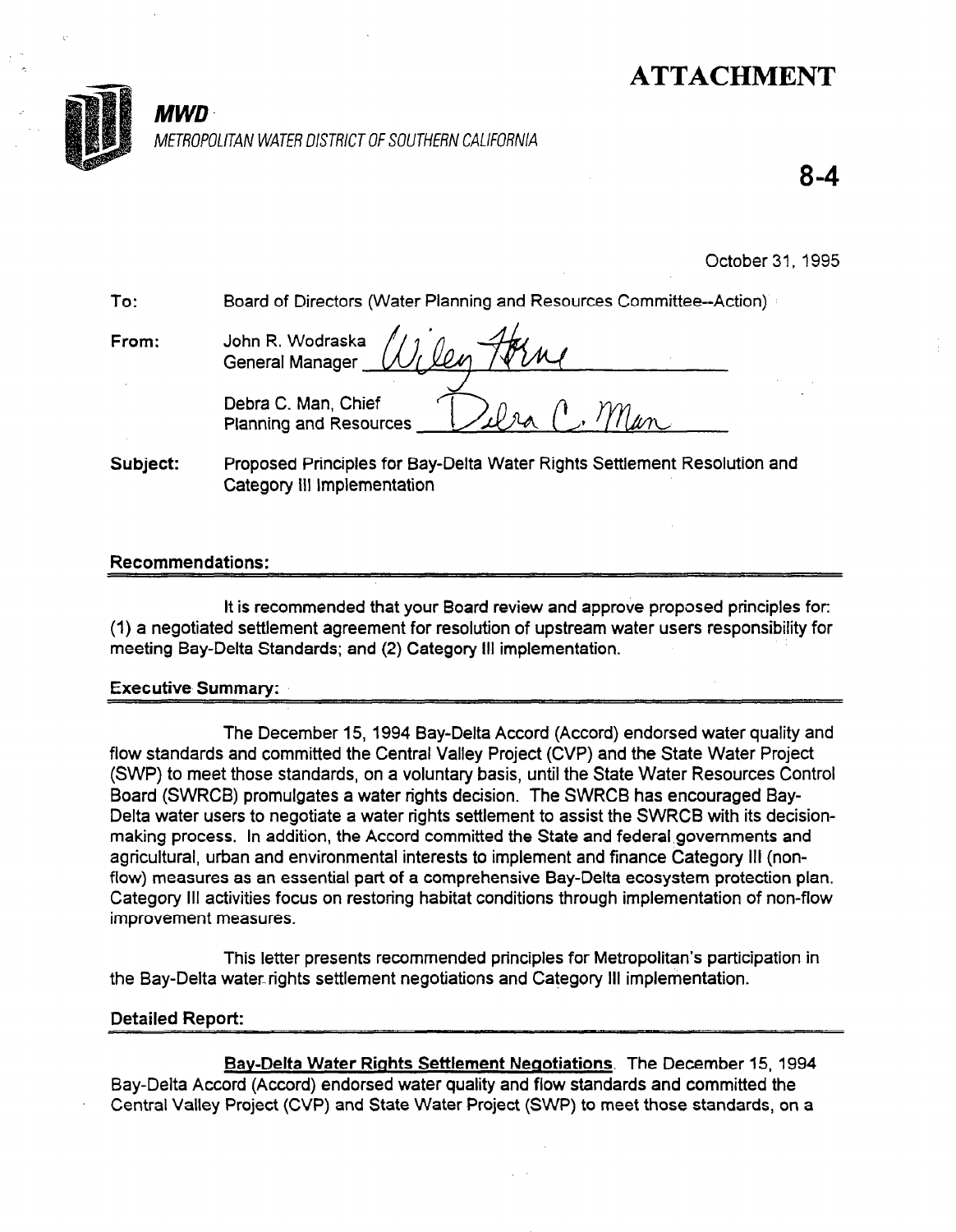voluntary basis, until the State Water Resources Control Board (SWRCB) promulgates a water rights decision. On May 22, 1995, the SWRCB adopted a new Bay-Delta Water Quality Control Plan (WQCP) which included the principles of the Accord. Currently, the SWRCB has begun a water rights proceeding to allocate responsibility to meet the new standards. In its initial notice, the SWRCB has included nearly all the significant water users upstream and within the Delta as parties to the proceedings. The SWRCB has encouraged Bay-Delta water users to negotiate a water rights settlement to assist the SWRCB with its decision-making process.

Determining how the obligation for meeting the Bay-Delta standards will be allocated is a disputed matter. Since late last year, the California Urban Water Agencies, the SWP and CVP agricultural contractors (CUWAIAG), and representatives of the major upstream water users have been meeting regularly to explore the potential for a negotiated resolution of the water rights issues associated with implementing SWRCB's standards. Both parties to these discussions believe that California's economy and environment would be best served by a negotiated agreement of these issues. This approach would avoid divisive and protracted water rights hearings that would likely be followed by litigation, thus polarizing California's water user community and diverting attention and resources from the task of solving long-term Bay-Delta water management problems.

These discussions are extraordinarily complex from a technical, institutional and legal standpoint. To facilitate this process, the parties have pursued parallel discussions through two subgroups, one composed of San Joaquin Valley tributary agencies and one composed of Sacramento Valley agencies. The groups are striving to develop the framework of an agreement by the end of 1995, and a detailed contractual agreement resolving allocation responsibility by mid-1996. Following are staff's proposed principles to guide efforts during the negotiations.

#### Proposed Principles for a Neaotiated Water Riahts Settlement

- 1. Equitable Apportionment: All water users, within and upstream of the Delta, should bear a fair portion of the responsibility for meeting WQCP standards.
- 2. Leqal Position: Administration of water rights must occur within the context of reasonable use and public trust principles.
- 3. Neaotiate: A negotiated settlement is preferable to a protracted water rights dispute.
- 4. Leadership Role: Metropolitan should play a leadership role in the negotiations as a member of the CUWA/AG. Coordination with the Department of Water Resources and the U.S. Bureau of Reclamation should be maintained.
- 5. Market-Based Approach: Negotiations should proceed on a market-based approach to achieve the environmental water requirements of the WQCP standards. For example, upstream users could agree to provide a large "block"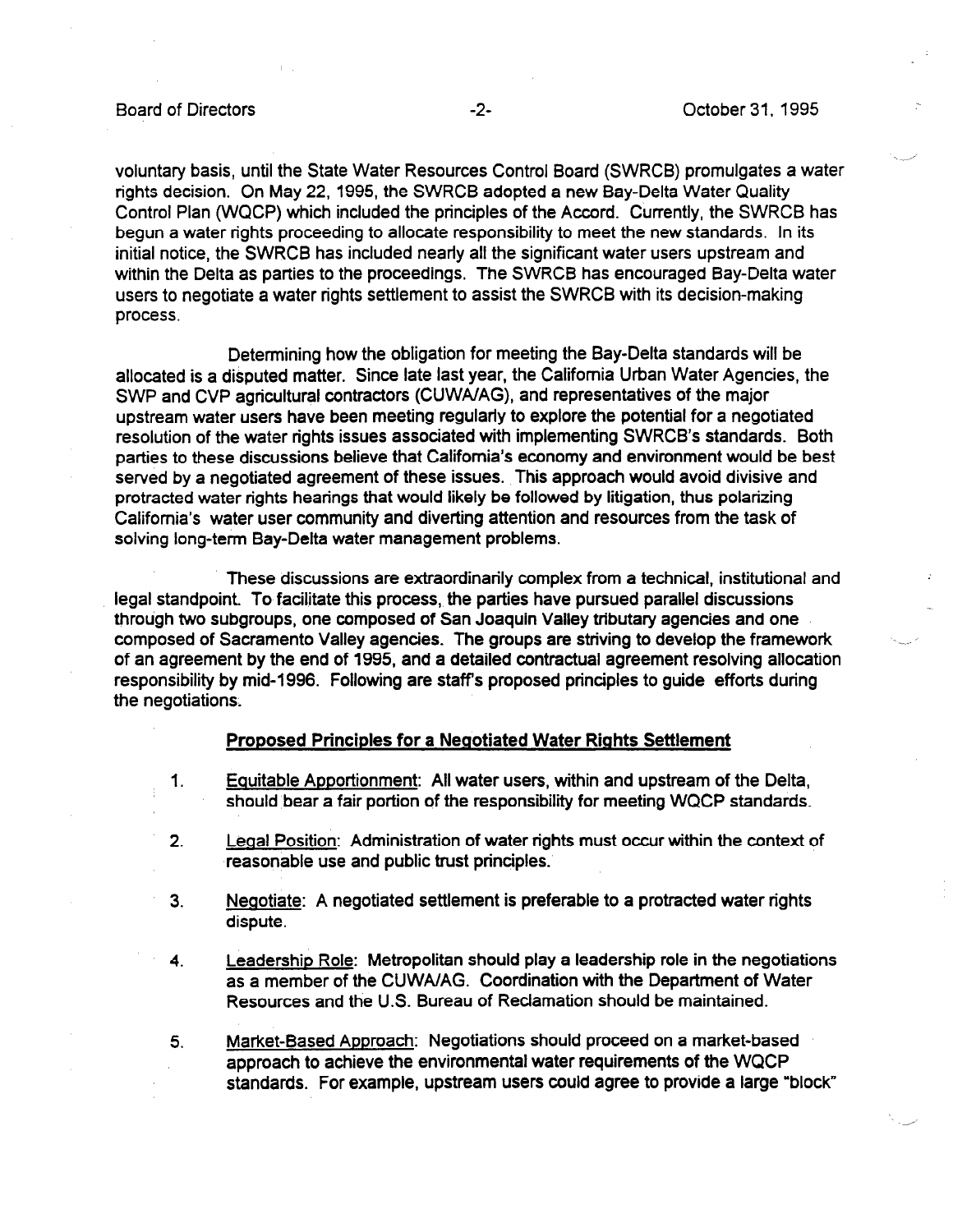of below-market priced water in exchange for others meeting their portion of obligation towards Bay-Delta standards.

- 6. Funding: Broad funding mechanisms should be pursued. For example, upstream users could agree to provide money to satisfy their obligation towards meeting Bay-Delta standards.
- 7. Requlatorv Approval: Metropolitan, in coordination with CUWA/AG, will strive to have any agreement reached in these negotiations validated or adopted by the SWRCB and/or other appropriate regulatory agencies.
- 8. Lono-Term: Negotiations should strive to achieve an agreement for the longterm resolution of water rights issues.
- 9. CALFED Consistency: Any agreement reached should enhance long-term stability and be consistent with the CALFED process to reach a long-term Bay-Delta solution.
- 10. Involvement: Continue to involve all affected groups.

Unlike the oufflow requirements that create the Sacramento River issues, the San Joaquin (Vernalis) inflow requirements contained in the WQCP are subject to SWRCB reconsideration during the water rights process. The SWRCB's WQCP states:

> "These flows are interim flows and will be reevaluated as to timing and magnitude, up or down, within the next three years. During the threeyear period decisions by the FERC [Federal Energy Regulatory Commission] or other regulatory orders may increase flows to the Estuary required of upstream water users. These flows will be considered by the SWRCB in its allocation of responsibility among the water rights holders in the watershed during the water rights proceeding."

The San Joaquin Tributaries Association has filed a lawsuit in Sacramento County Superior Court against the SWRCB asserting, among other things, that SWRCB's adoption of the WQCP could adversely impact their water rights. Following are additional principles proposed specifically to guide staffs efforts during the San Joaquin River negotiations.

#### Additional Proposed Principles for San Joaquin River Negotiations

1. Tributary Reauirements: Any agreement reached should take into account other regulatory orders that may increase inflow to the Delta from tributary streams.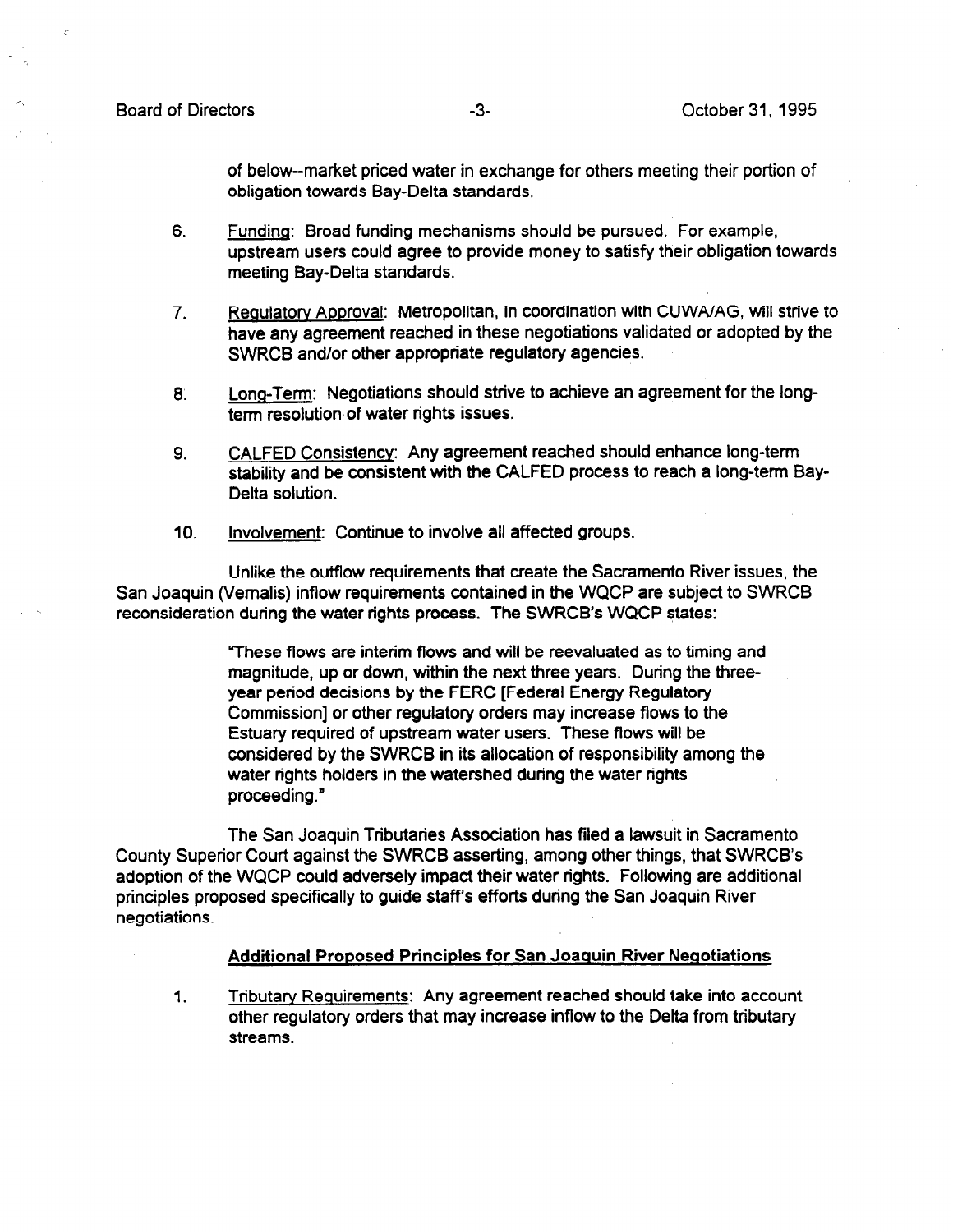- 2. Scientific Basis: Metropolitan, in coordination with CUWA/AG and the San Joaquin tributary interests, should participate in the reevaluation of the scientific basis for the San Joaquin inflow requirement to the Delta.
- 3. Old River Barrier: Metropolitan supports the construction of a permanent, operable barrier at the head of Old River for the protection of fish. This facility is endorsed by the Central Valley Project Improvement Act, the Governor's 1992 water policy and the Accord.

Category III Implementation. The Accord committed the State and federal governments and agricultural, urban and environmental interests to implement and finance Category Ill (non-flow) measures as an essential part of a comprehensive Bay-Delta ecosystem protection plan. Category III activities focus on restoring habitat conditions through implementation of non-flow measures.

To date, Category Ill implementation has focused on identifying and approving projects that would result in significant benefits to Bay-Delta resources in the near-term. Progress achieved since the Accord includes: finalizing a Category Ill Implementation Plan; finalizing a Memorandum of Understanding Regarding Short-Term Category III Activities; and approving nine Category III projects for funding and implementation in 1995-96.

Critical issues need to be addressed to ensure that Category III transitions into a long-term stable program. Such issues include: resolving funding obligations; securing crediting mechanisms and assurances from CALFED that create incentives to participate in Category III; and determining Category III's relationship with CALFED. Following are staff's proposed principles to guide efforts for Category Ill implementation.

#### Proposed Principles for Category III Implementation

- 1. Permanence: Proactively pursue a permanent Category Ill program that addresses non-flow factors affecting Bay-Delta environmental resources.
- 2. CALFED integration: Support the establishment of a credible Category III decision-making process that has CALFED buy-in.
- 3. Across-the-Board Participation: Ensure that other Accord signatories, including the State and federal governments, are equally committed/obligated to ensure Category III success.
- 4. Bav-Delta Credit: Secure CALFED approval of crediting mechanisms providing water users with incentives to participate.
- 5. Shelf-Life: Secure regulatory assurances providing water users with incentives to participate.
- 6. Leveraqe other Funding: Ensure that Category Ill monies are expended in a manner that leverages other funding sources to the greatest extent possible.